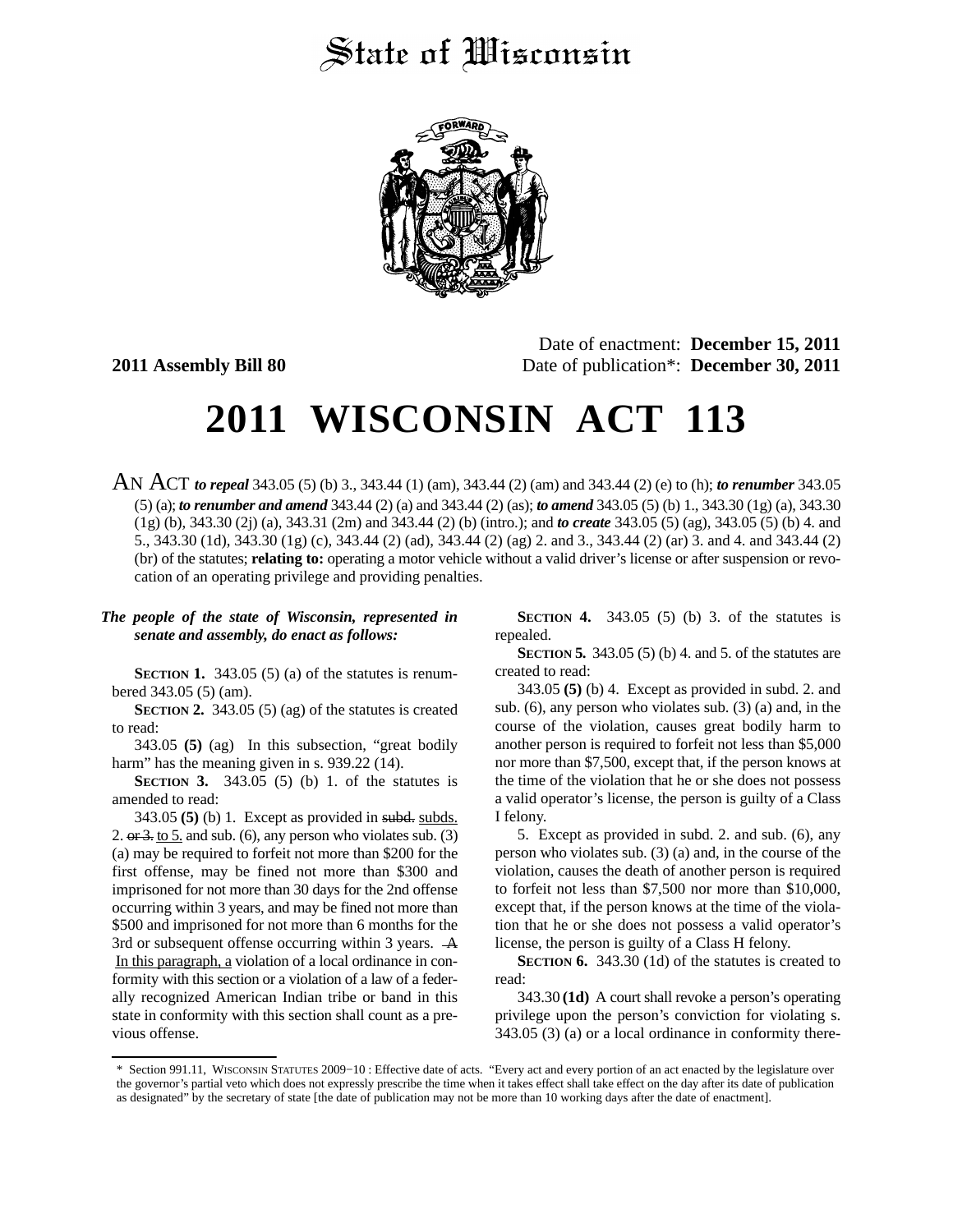### **2011 Wisconsin Act 113** − 2 − **2011 Assembly Bill 80**

with if the person, in the course of the violation, causes great bodily harm, as defined in s. 939.22 (14), to another person or the death of another person. Any revocation under this subsection shall be for a period of 6 months, unless the court orders a period of revocation of less than 6 months and places its reasons for ordering the lesser period of revocation on the record.

**SECTION 7.** 343.30 (1g) (a) of the statutes is amended to read:

343.30 **(1g)** (a) Except as provided in par. Subject to pars. (b) and (c), a court may suspend a person's operating privilege for any period not exceeding 6 months upon the person's conviction for violating s.  $343.44$  (1) (a), (b), or (d) or a local ordinance in conformity therewith.

**SECTION 8.** 343.30 (1g) (b) of the statutes is amended to read:

 $343.30$  (1g) (b)  $\overline{A}$  Except as provided in par. (c), a court may revoke a person's operating privilege upon the person's conviction for violating s. 343.44 (1) (a), (b), or (d) or a local ordinance in conformity therewith if the person has been convicted of 3 or more prior violations of s.  $343.44$  (1) (a), (b), or (d), or similar violations under s. 343.44 (1), 1997 stats., or a local ordinance in conformity therewith, within the 5−year period preceding the violation.

(d) Any revocation under this paragraph subsection shall be for a period of 6 months, unless the court orders a period of revocation of less than 6 months and places its reasons for ordering the lesser period of revocation on the record.

**SECTION 9.** 343.30 (1g) (c) of the statutes is created to read:

343.30 **(1g)** (c) A court shall revoke a person's operating privilege upon the person's conviction for violating s. 343.44 (1) (a) or (b), or a local ordinance in conformity with s. 343.44 (1) (a), if the person, in the course of the violation, causes great bodily harm, as defined in s. 939.22 (14), to another person or the death of another person.

**SECTION 10.** 343.30 (2j) (a) of the statutes is amended to read:

343.30 **(2j)** (a) A court may revoke suspend a person's operating privilege upon the person's first conviction for violating s. 346.44 or 346.62 (2m) and shall revoke suspend a person's operating privilege upon the person's 2nd or subsequent conviction within a 5−year period for violating s. 346.44 or 346.62 (2m). The revocation suspension shall be for a period of 6 months. For purposes of determining prior convictions for purposes of this paragraph, the 5−year period shall be measured from the dates of the violations that resulted in the convictions. Each conviction under s. 346.44 or 346.62 (2m) shall be counted, except that convictions under s. 346.44 and 346.62 (2m) arising out of the same incident or occurrence shall be counted as a single conviction.

**SECTION 11.** 343.31 (2m) of the statutes is amended to read:

343.31 **(2m)** The department may suspend or revoke, respectively, the operating privilege of any resident upon receiving notice of the conviction of that person under a law of another jurisdiction or a federally recognized American Indian tribe or band in this state for an offense which, if the person had committed the offense in this state and been convicted of the offense under the laws of this state, would have permitted suspension or revocation of the person's operating privilege under s. 343.30 (1d)  $or$  (1g). Upon receiving similar notice with respect to a nonresident, the department may suspend or revoke the privilege of the nonresident to operate a motor vehicle in this state. The suspension or revocation shall not apply to the operation of a commercial motor vehicle by a nonresident who holds a valid commercial driver license issued by another state. A suspension or revocation under this subsection shall be for any period not exceeding 6 months.

**SECTION** 12. 343.44 (1) (am) of the statutes is repealed.

**SECTION 13.** 343.44 (2) (a) of the statutes is renumbered  $343.44$  (2) (ag) 1. and amended to read:

343.44 **(2)** (ag) 1. Any Except as provided in subds. 2. and 3., any person who violates sub.  $(1)$  (a) or a local ordinance in conformity therewith shall be required to forfeit not less than \$50 nor more than \$200.

**SECTION 14.** 343.44 (2) (ad) of the statutes is created to read:

343.44 **(2)** (ad) In this subsection, "great bodily harm" has the meaning given in s. 939.22 (14).

**SECTION 15.** 343.44 (2) (ag) 2. and 3. of the statutes are created to read:

343.44 **(2)** (ag) 2. Any person who violates sub. (1) (a) and, in the course of the violation, causes great bodily harm to another person is required to forfeit not less than \$5,000 nor more than \$7,500, except that, if the person knows at the time of the violation that his or her operating privilege has been suspended, the person is guilty of a Class I felony.

3. Any person who violates sub. (1) (a) and, in the course of the violation, causes the death of another person is required to forfeit not less than \$7,500 nor more than \$10,000, except that, if the person knows at the time of the violation that his or her operating privilege has been suspended, the person is guilty of a Class H felony.

**SECTION 16.** 343.44 (2) (am) of the statutes is repealed.

**SECTION 17.** 343.44 (2) (ar) 3. and 4. of the statutes are created to read:

343.44 **(2)** (ar) 3. Any person who violates sub. (1) (b) and, in the course of the violation, causes great bodily harm to another person shall be fined not less than \$5,000 nor more than \$7,500 or imprisoned for not more than